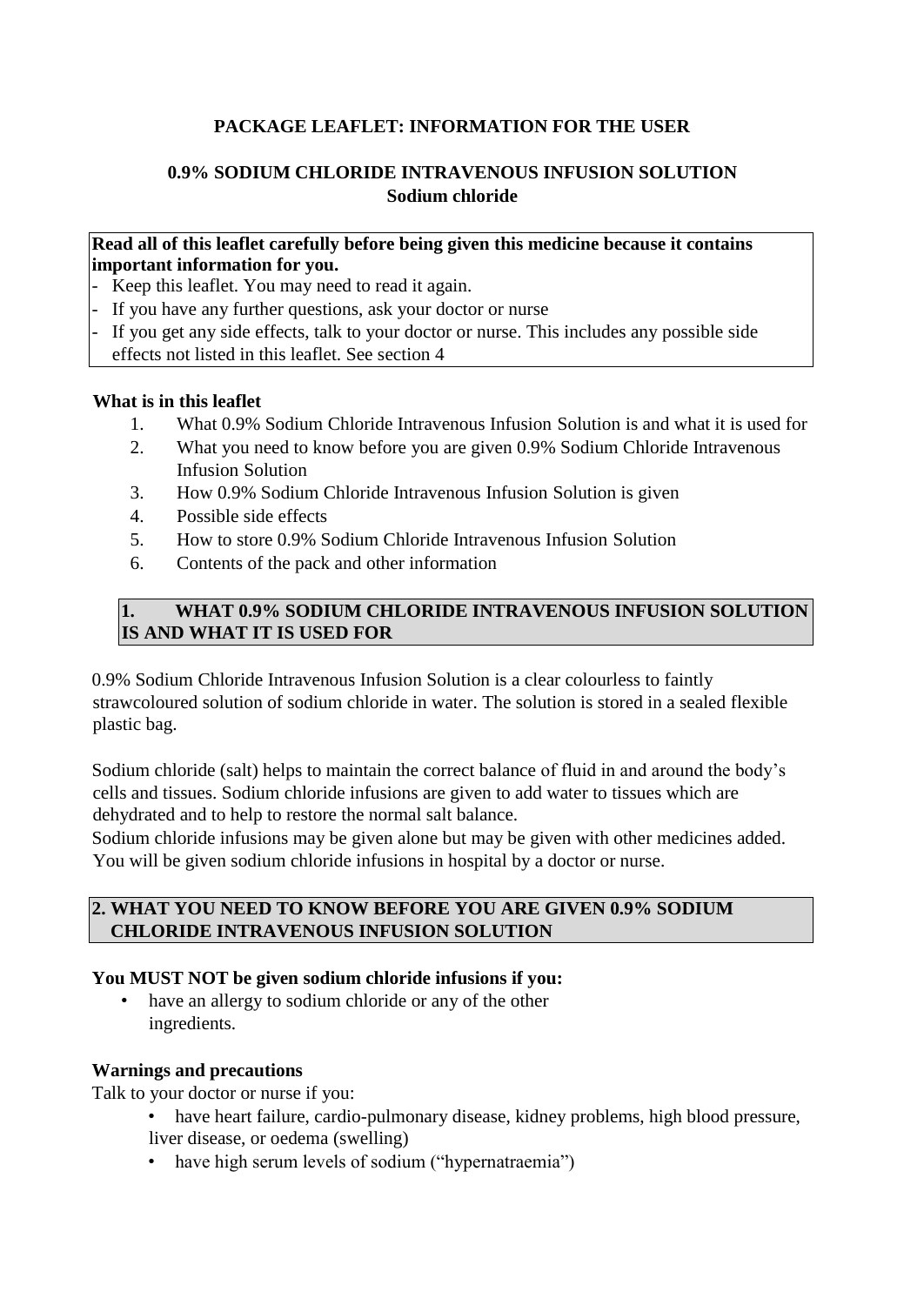- have pre-eclampsia of pregnancy
- are receiving drugs which may increase sodium retention are very young or elderly.

## **Other medicines and 0.9% Sodium Chloride Intravenous Infusion Solution**

Tell your doctor if you are taking or have recently taken any other medicines.

## **Pregnancy, breast-feeding and fertility**

If you are pregnant or breast-feeding, or think you may be pregnant or are planning to have a baby, ask your doctor for advice before being given this medicine.

## **Driving and using machines**

Sodium chloride infusion has no effect on your ability to drive or use machines.

## **3. HOW 0.9% SODIUM CHLORIDE INTRAVENOUS INFUSION SOLUTION IS GIVEN**

Sodium chloride infusion will be given to you in hospital.

You will receive the solution by infusion into a vein (usually in the arm), administered by a doctor or nurse. The amount and rate at which the infusion is given depends on your requirements. Your doctor will decide on the correct volume for you to receive.

Your doctor will check your response to the treatment by the relief of your symptoms, and will probably take samples of blood and urine for laboratory testing.

#### **If you are given more sodium chloride infusion than you should**

It is unlikely you will be given too much solution as your doctor or nurse will be checking your response to the treatment. Infusion of too much sodium chloride solution can lead to the build up of sodium in the blood, which can lead to dehydration of some organs of the body and to loss of potassium. If you are concerned about the volume of solution given, or are worried about any effects you notice, talk to your doctor or nurse.

If you have any further questions on the use of this medicine, ask your doctor or nurse.

## **4. POSSIBLE SIDE EFFECTS**

Like all medicines, this medicine can cause side effects, although not everybody gets them.

#### **The infusion should be stopped immediately if you experience an adverse reaction.**

If you are given the solution for a long time, you may notice the following:

• irritation, swelling, redness and tenderness at the site of injection.

The balance of some chemicals in your blood may become upset. You may notice the following:

• swelling, especially of the legs.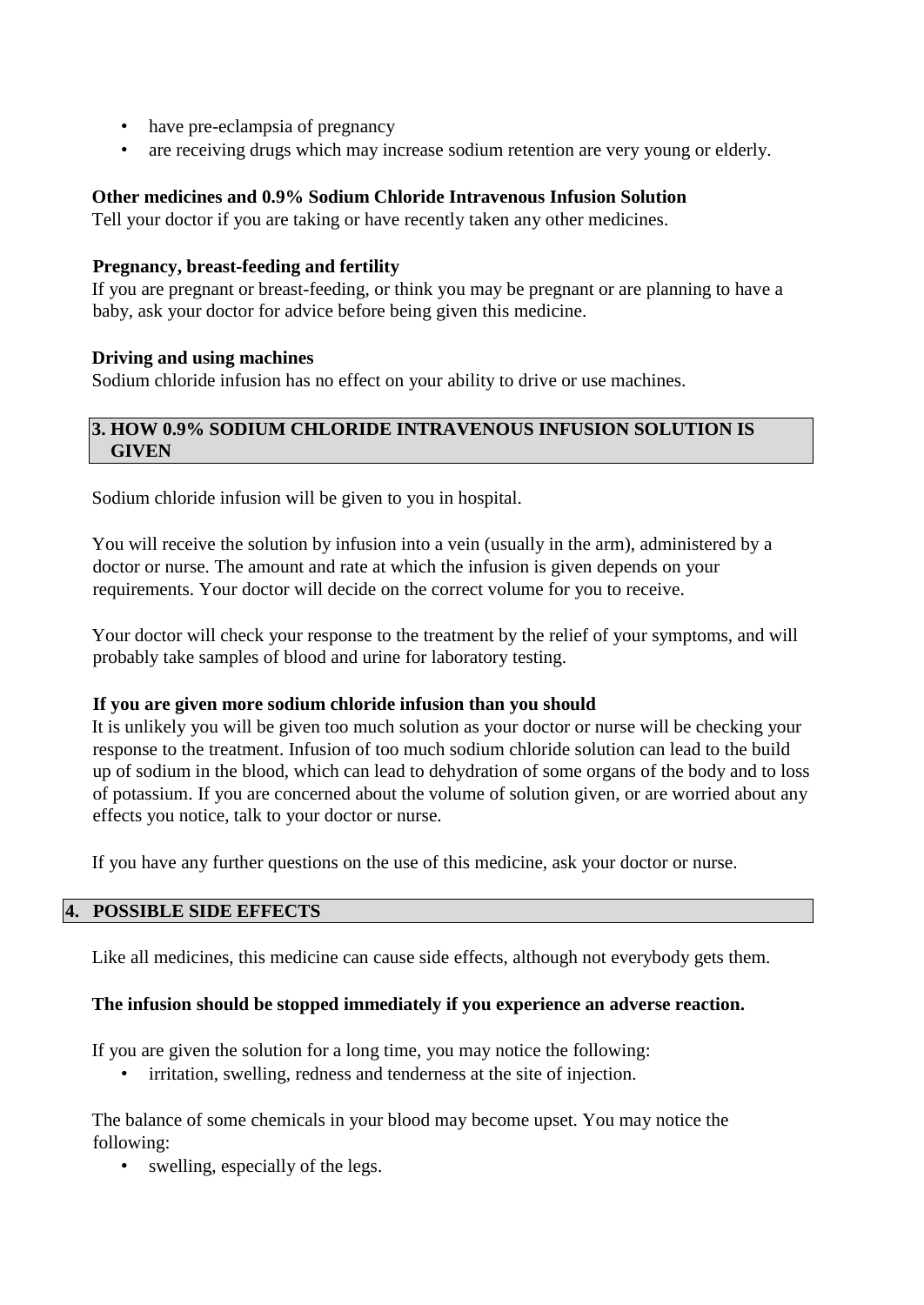- feel tired, weak, dizzy, have a headache or problems with vision
- or a fast or irregular heart beat
- feel sick (nausea) and have an upset stomach, loss of appetite
- drowziness, lack of energy
- cramp or discomfort of the muscles, confusion or disorientation
- thirst, dry mouth, dark urine

#### **Reporting of side effects**

If you get any side effects, talk to your doctor or nurse. This includes any possible side effects not listed in this leaflet. You can also report side effects directly via the national reporting system:

#### **HPRA Pharmacovigilance**

Earlsfort Terrace IRL - Dublin 2 Tel: +353 1 6764971 Fax: +353 1 6762517 Website: [www.hpra.ie](http://www.hpra.ie/) E-mail: medsafety@hpra.ie

By reporting side effects, you can help provide more information on the safety of this medicine.

## **5. HOW TO STORE 0.9% SODIUM CHLORIDE INTRAVENOUS INFUSION SOLUTION**

Keep this medicine out of the sight and reach of children.

Do not store above 25°C. Do not freeze. Store in the original outer container. Do not use this medicine after the expiry date which is stated on the label after EXP. The expiry date refers to the last day of that month.

The solution should only be used if it is clear and the container is not damaged. It should be used immediately on removal from the overwrap. For single use only. Any unused solution in the bag must be discarded.

Do not throw away any medicines via wastewater or household waste. The doctor or nurse will dispose of this medicine. These measures will help to protect the environment.

## **6. CONTENTS OF THE PACK AND OTHER INFORMATION**

#### **What 0.9% Sodium Chloride Intravenous Infusion Solution contains**

The **active** substance is sodium chloride. Each litre of solution contains 9g sodium chloride. Each litre contains 154 mmol sodium and 154 mmol chloride. The **other** ingredient is water for injections.